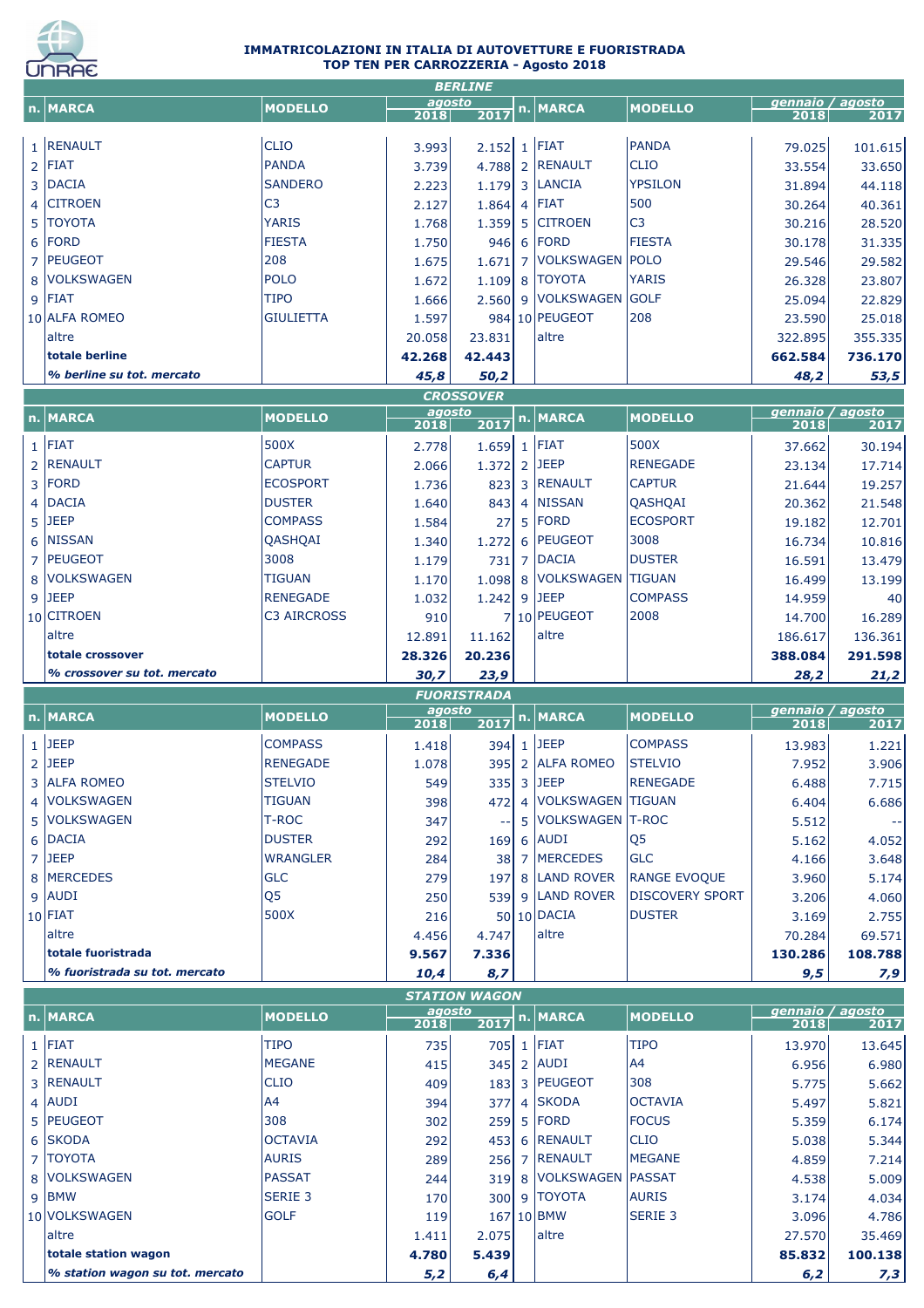

 $\mathbf{L}$ 

## **IMMATRICOLAZIONI IN ITALIA DI AUTOVETTURE E FUORISTRADA TOP TEN PER CARROZZERIA - Agosto 2018**

| <b>MONOVOLUME PICCOLO</b>      |                |                |                |  |                 |                |                          |        |  |
|--------------------------------|----------------|----------------|----------------|--|-----------------|----------------|--------------------------|--------|--|
| n. MARCA                       | <b>MODELLO</b> | agosto<br>2018 | $\boxed{2017}$ |  | n. MARCA        | <b>MODELLO</b> | gennaio / agosto<br>2018 | 2017   |  |
| $1$  FIAT                      | 500L           | 2.082          | 2.306          |  | $1$  FIAT       | 500L           | 28.837                   | 34.310 |  |
| 2 HYUNDAI                      | <b>IX20</b>    | 290            | 293            |  | 2 HYUNDAI       | <b>IX20</b>    | 4.420                    | 4.013  |  |
| $3$ KIA                        | <b>VENGA</b>   | 192            | 190            |  | 3 KIA           | <b>VENGA</b>   | 2.524                    | 2.628  |  |
| $4$ FORD                       | B-MAX          |                | 709            |  | 4 FORD          | B-MAX          | 504                      | 6.484  |  |
| 5 OPEL                         | <b>AGILA</b>   | --             | $- -$          |  | 5 CITROEN       | C <sub>3</sub> | 94                       | 5.064  |  |
| 6 CITROEN                      | C <sub>3</sub> | --             | 311            |  | 6 OPEL          | <b>MERIVA</b>  | 40                       | 4.182  |  |
| $7$ FIAT                       | <b>IDEA</b>    | --             | $- -$          |  | $7$ FIAT        | <b>IDEA</b>    |                          |        |  |
| 8 OPEL                         | <b>MERIVA</b>  | --             | 120            |  | 8 OPEL          | <b>AGILA</b>   | --                       |        |  |
| 9 RENAULT                      | <b>MODUS</b>   | --             | $\sim$ $\sim$  |  | 9 RENAULT       | <b>MODUS</b>   | $- -$                    | 21     |  |
| 10 LANCIA                      | <b>MUSA</b>    | --             |                |  | $-$   10 LANCIA | <b>MUSA</b>    | --                       | 3      |  |
| laltre                         |                | --             | $- -$          |  | laltre          |                | --                       | 8      |  |
| totale monovolume piccolo      |                | 2.565          | 3.929          |  |                 |                | 36.421                   | 56.695 |  |
| % mon. piccolo su tot. mercato |                | 2,8            | 4,6            |  |                 |                | 2,6                      | 4,1    |  |

| <b>MONOVOLUME COMPATTO</b>      |                 |        |                   |                |                         |                  |        |        |  |  |  |
|---------------------------------|-----------------|--------|-------------------|----------------|-------------------------|------------------|--------|--------|--|--|--|
| n. MARCA                        | <b>MODELLO</b>  | agosto |                   | n. MARCA       | <b>MODELLO</b>          | gennaio / agosto |        |        |  |  |  |
|                                 |                 | 2018   | $\overline{2017}$ |                |                         |                  | 2018   | 2017   |  |  |  |
| 1 RENAULT                       | <b>SCENIC</b>   | 713    | 441               |                | $1$ FORD                | $C-MAX$          | 6.549  | 8.553  |  |  |  |
| $2$ BMW                         | <b>SERIE 2</b>  | 392    | 375               |                | 2 RENAULT               | <b>SCENIC</b>    | 6.332  | 6.114  |  |  |  |
| 3 FORD                          | C-MAX           | 352    | 492               |                | 3 MERCEDES              | <b>CLASSE B</b>  | 5.895  | 5.241  |  |  |  |
| 4 CITROEN                       | C <sub>4</sub>  | 272    | 552               | $\overline{4}$ | <b>BMW</b>              | <b>SERIE 2</b>   | 5.733  | 6.139  |  |  |  |
| 5 MERCEDES                      | <b>CLASSE B</b> | 155    | 261               |                | 5 CITROEN               | C4               | 5.721  | 6.615  |  |  |  |
| 6 DACIA                         | <b>LODGY</b>    | 141    | 137               |                | 6   VOLKSWAGEN   TOURAN |                  | 1.612  | 2.746  |  |  |  |
| 7   VOLKSWAGEN                  | <b>TOURAN</b>   | 53     | 109               |                | 7 DACIA                 | <b>LODGY</b>     | 1.367  | 1.716  |  |  |  |
| 8 KIA                           | <b>CARENS</b>   | 48     | 85                |                | 8 KIA                   | <b>CARENS</b>    | 716    | 1.297  |  |  |  |
| 9 OPEL                          | <b>ZAFIRA</b>   | 36     | 61                | 9              | <b>OPEL</b>             | <b>ZAFIRA</b>    | 622    | 1.112  |  |  |  |
| 10 NISSAN                       | <b>EVALIA</b>   | 6      |                   |                | 13 10 NISSAN            | <b>EVALIA</b>    | 160    | 196    |  |  |  |
| laltre                          |                 |        | 85                |                | altre                   |                  | 58     | 2.538  |  |  |  |
| totale monovolume compatto      |                 | 2.169  | 2.611             |                |                         |                  | 34.765 | 42.267 |  |  |  |
| % mon. compatto su tot. mercato |                 | 2,3    | 3,1               |                |                         |                  | 2,5    | 3,1    |  |  |  |

| <b>MULTISPAZIO</b>            |                        |                |            |  |                      |                        |                          |        |  |  |
|-------------------------------|------------------------|----------------|------------|--|----------------------|------------------------|--------------------------|--------|--|--|
| n. MARCA                      | <b>MODELLO</b>         | agosto<br>2018 |            |  | 2017 n. MARCA        | <b>MODELLO</b>         | gennaio / agosto<br>2018 | 2017   |  |  |
|                               |                        |                |            |  |                      |                        |                          |        |  |  |
| $1$ FIAT                      | <b>QUBO</b>            | 437            | 518        |  | $1$ FIAT             | <b>QUBO</b>            | 5.786                    | 7.979  |  |  |
| $2$  FIAT                     | <b>DOBLO</b>           | 207            | 193        |  | $2$ FIAT             | <b>DOBLO</b>           | 2.866                    | 2.743  |  |  |
| 3 DACIA                       | <b>DOKKER</b>          | 186            | 138        |  | 3 DACIA              | <b>DOKKER</b>          | 2.035                    | 2.035  |  |  |
| 4 RENAULT                     | <b>KANGOO</b>          | 168            | 64         |  | 4   VOLKSWAGEN CADDY |                        | 1.635                    | 1.132  |  |  |
| 5   VOLKSWAGEN                | <b>CADDY</b>           | 139            | 158        |  | 5 RENAULT            | <b>IKANGOO</b>         | 1.628                    | 1.624  |  |  |
| 6 CITROEN                     | <b>BERLINGO</b>        | 113            | <b>115</b> |  | 6 CITROEN            | <b>BERLINGO</b>        | 1.425                    | 1.326  |  |  |
| 7 PEUGEOT                     | <b>PARTNER</b>         | 92             | 82         |  | 7 FORD               | <b>TOURNEO COURIER</b> | 1.209                    | 1.030  |  |  |
| 8 FORD                        | <b>TOURNEO COURIER</b> | 74             | 74         |  | 8 PEUGEOT            | <b>PARTNER</b>         | 1.198                    | 1.215  |  |  |
| $9$ OPEL                      | <b>COMBO</b>           | 71             | 13         |  | $9$ FORD             | <b>TOURNEO</b>         | 550                      | 765    |  |  |
| 10 PEUGEOT                    | <b>RIFTER</b>          | 50             |            |  | $-10$ PEUGEOT        | <b>BIPPER</b>          | 97                       | 162    |  |  |
| laltre                        |                        | 32             | 59         |  | laltre               |                        | 152                      | 173    |  |  |
| totale multispazio            |                        | 1.569          | 1.414      |  |                      |                        | 18.581                   | 20.184 |  |  |
| % multispazio su tot. mercato |                        | 1,7            | 1,7        |  |                      |                        | 1,4                      | 1,5    |  |  |

| <b>CABRIO E SPIDER</b>            |                   |        |            |                |                         |                 |                  |       |  |  |
|-----------------------------------|-------------------|--------|------------|----------------|-------------------------|-----------------|------------------|-------|--|--|
| n. MARCA                          | <b>MODELLO</b>    | agosto |            |                | 2017 n. MARCA           | <b>MODELLO</b>  | gennaio / agosto |       |  |  |
|                                   |                   | 2018   |            |                |                         |                 | 2018             | 2017  |  |  |
|                                   |                   |        |            |                |                         |                 |                  |       |  |  |
| $1$ FIAT                          | 124               | 138    | 26         |                | 1 SMART                 | <b>FORTWO</b>   | 1.407            | 2.012 |  |  |
| 2 SMART                           | <b>FORTWO</b>     | 42     | 96         | $\overline{2}$ | <b>FIAT</b>             | 124             | 738              | 963   |  |  |
| 3 ABARTH                          | 124               | 28     | 16         |                | 3 MINI                  | MINI            | 664              | 816   |  |  |
| 4   VOLKSWAGEN                    | <b>MAGGIOLINO</b> | 27     | 14         |                | 4 AUDI                  | A <sub>3</sub>  | 497              | 393   |  |  |
| $5$ MINI                          | <b>MINI</b>       | 27     | 28         |                | 5 MAZDA                 | $MX-5$          | 448              | 538   |  |  |
| 6 MAZDA                           | $MX-5$            | 23     | 33         |                | 6 MERCEDES              | <b>CLASSE E</b> | 339              | 12    |  |  |
| 7 PORSCHE                         | 718 BOXSTER       | 18     | 31         |                | 7 MERCEDES              | <b>CLASSE C</b> | 310              | 662   |  |  |
| 8 FERRARI                         | <b>PORTOFINO</b>  | 11     | $\sim$ $-$ |                | 8 VOLKSWAGEN MAGGIOLINO |                 | 303              | 623   |  |  |
| 9 PORSCHE                         | 911               | 8      | 11         | 9              | <b>PORSCHE</b>          | 911             | 271              | 316   |  |  |
| 10 MERCEDES                       | <b>CLASSE C</b>   |        |            |                | 33 10 ABARTH            | 124             | 261              | 419   |  |  |
| laltre                            |                   | 60     | 106        |                | <b>altre</b>            |                 | 1.868            | 2.180 |  |  |
| totale cabrio e spider            |                   | 389    | 366        |                |                         |                 | 7.106            | 8.934 |  |  |
| % cabrio e spider su tot. mercato |                   | 0,4    | 0,4        |                |                         |                 | 0,5              | 0,6   |  |  |